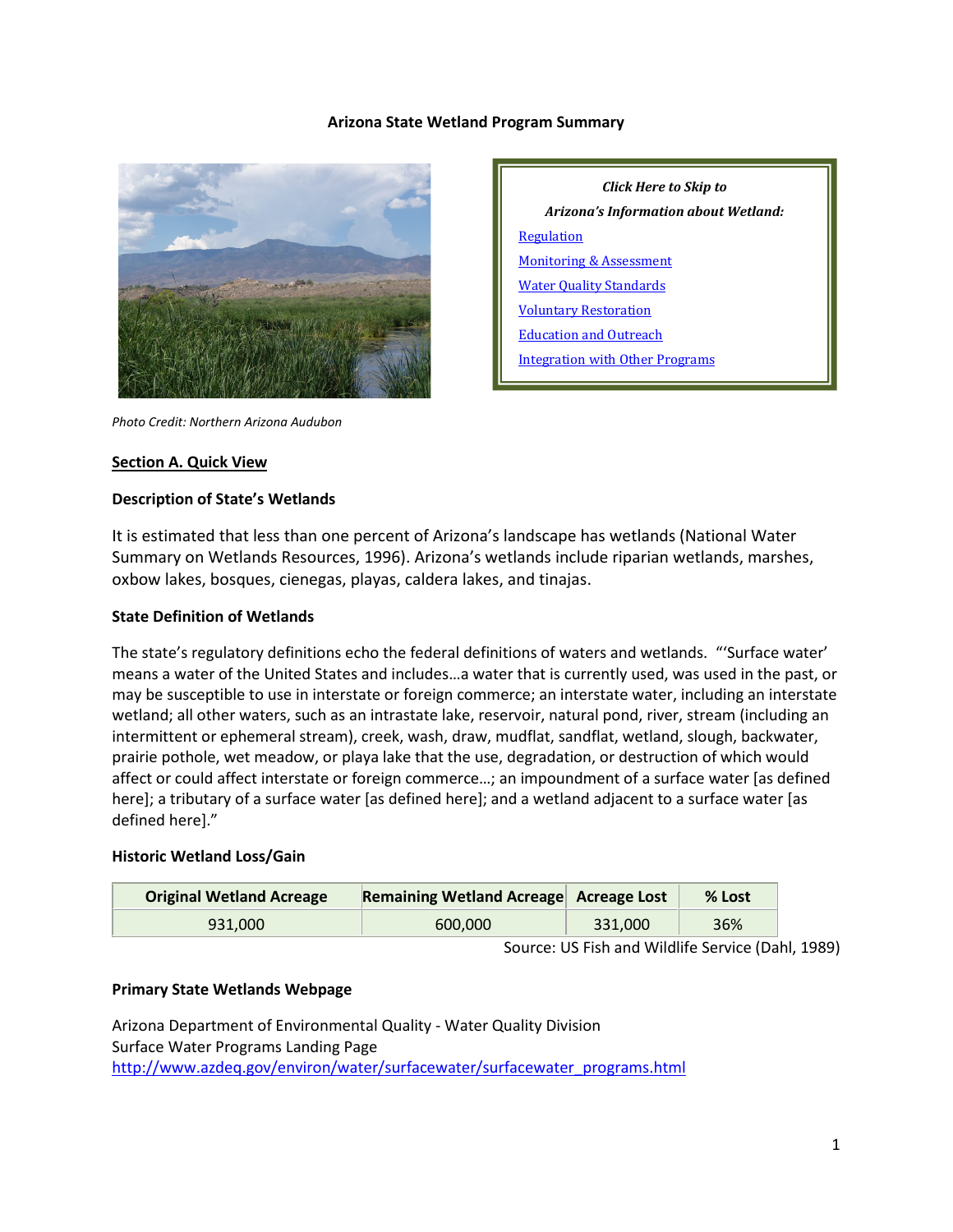### **State Wetland Program Plan**

Arizona does not have an EPA-approved state wetland program plan.

### **No Net Loss/Net Gain Goal**

No information available.

### **State Resources for Wetland Work**

| <b>State</b><br><b>Name</b> | Core element #1:<br><b>Regulation</b> | <b>Core Element #2:</b><br><b>Monitoring and</b><br>Assessment | <b>Core Element #3:</b><br><b>Wetland Water</b><br><b>Quality Standards</b> | <b>Core Element #4:</b><br>Voluntary<br>Wetland<br><b>Restoration</b> |
|-----------------------------|---------------------------------------|----------------------------------------------------------------|-----------------------------------------------------------------------------|-----------------------------------------------------------------------|
| <b>Agency</b>               | <b>Unavailable</b>                    | Unavailable                                                    | <b>Unavailable</b>                                                          | Unavailable                                                           |
| Source(s)                   | Unavailable                           | Unavailable                                                    | Unavailable                                                                 | Unavailable                                                           |
| <b>Amount</b>               | Unavailable                           | Unavailable                                                    | Unavailable                                                                 | Unavailable                                                           |
| <b>Staffing</b>             | Unavailable                           | Unavailable                                                    | Unavailable                                                                 | Unavailable                                                           |

*Note:* ADEQ does not have a budget for wetlands work. The state's ten-year vision includes the devotion of resources to wetlands in the future.

#### **Innovative Features**

None

### **Models and Templates**

None

### <span id="page-1-0"></span>**Section B. Regulation**

### **How are Wetlands Regulated in Arizona?**

Arizona does not have a wetlands regulatory program separate from the federal §404 permitting program under the CWA, but state law does outline water quality standards for both "waters of the state" and "navigable waters. Section 401 certification is the state's main tool for regulating activities affecting wetlands. The Arizona Department of Environmental Quality (AZDEQ) certifies federal permitting decisions for dredging and filling of wetlands under §401 of the CWA. By issuing a 401 Certification, ADEQ ensures that the project will not violate surface water quality standards, adversely impact impaired waters (waters that do not meet water quality standards) and that the project complies with applicable water quality improvement plans (total maximum daily loads). The CWA 401 Certification Program is administered by AZDEQ's Surface Water Section. For more information abou the state's 401 Certification Program, go to[: http://www.azdeq.gov/environ/water/permits/cwa401.html](http://www.azdeq.gov/environ/water/permits/cwa401.html)

#### **Wetland Delineation**

| <b>Delineation Guidance</b> | Yes | <b>No</b> | <b>Detail</b> |
|-----------------------------|-----|-----------|---------------|
| Use State's Own Method      |     |           |               |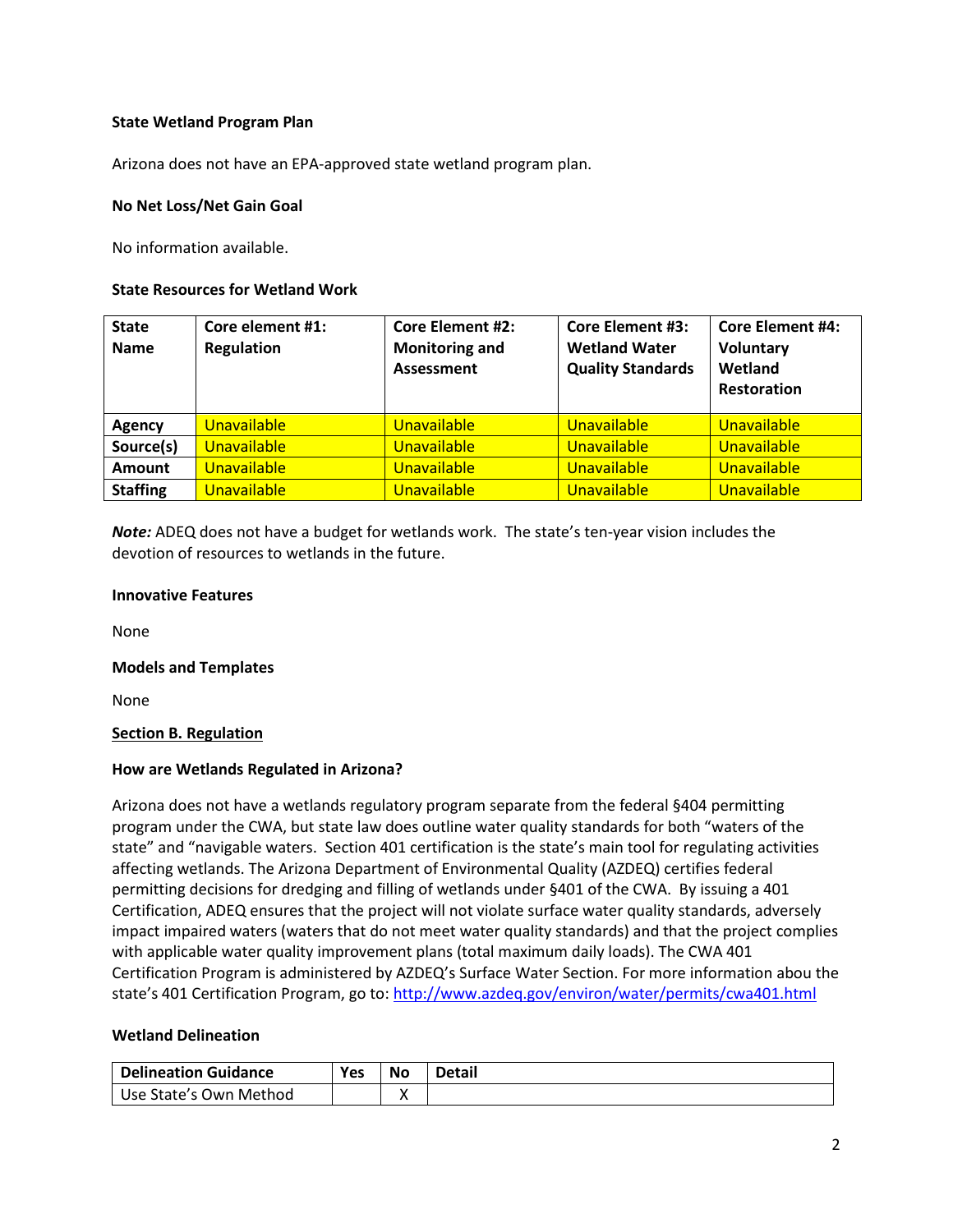| Use Corps' 87 Manual and   |  | Arizona relies on the Corps to conduct wetland |
|----------------------------|--|------------------------------------------------|
| <b>Regional Supplement</b> |  | delineations                                   |
| Other (Please describe)    |  |                                                |

#### **Evaluation Methodology**

The state does not have a formal wetland evaluation methodology.

#### **Exempted Activities**

Same as federal. Projects on Native American Reservations are not reviewed by the DEQ.

### **Special Provisions for Agriculture and Forestry**

Same as federal.

#### **Penalties and Enforcement**

The Arizona Revised Statutes outline enforcement provisionsfor violations to state water quality standards. The AZDEQ may pursue violations to the state's water quality standards, aquifer protections, or AZPDES permits using compliance orders, injunctions, civil penalties, and criminal penalties and/or prosecution.

#### **Permit Tracking**

Arizona has a statewide permit tracking database, not limited to wetland data. The state's ADEQ AZURITE database is used to obtain status information on license applications that are currently being processed.

#### **State General Permit (statewide vs. regional coverage)**

| <b>Permit Coverage</b>          | Yes | <b>No</b> | <b>Detail (Type of Permit)</b> |
|---------------------------------|-----|-----------|--------------------------------|
| <b>Regional General Permit</b>  |     | v<br>Λ    |                                |
| <b>Statewide General Permit</b> |     | v<br>Λ    |                                |

#### **Assumption of 404 Powers**

| <b>Assumption Status</b>         | <b>Yes</b> | <b>No</b> | <b>Detail</b>                                                                                                                                                                                |
|----------------------------------|------------|-----------|----------------------------------------------------------------------------------------------------------------------------------------------------------------------------------------------|
| Assumed                          |            | Χ         |                                                                                                                                                                                              |
| <b>Working Toward Assumption</b> |            | Χ         |                                                                                                                                                                                              |
| <b>Explored Assumption</b>       | x          |           | The state held an exploratory meeting with stakeholders<br>in 2013 to discuss possible state assumption of the §404<br>program. The dialogue indicates additional discussions<br>are needed. |

### **Joint permitting**

None.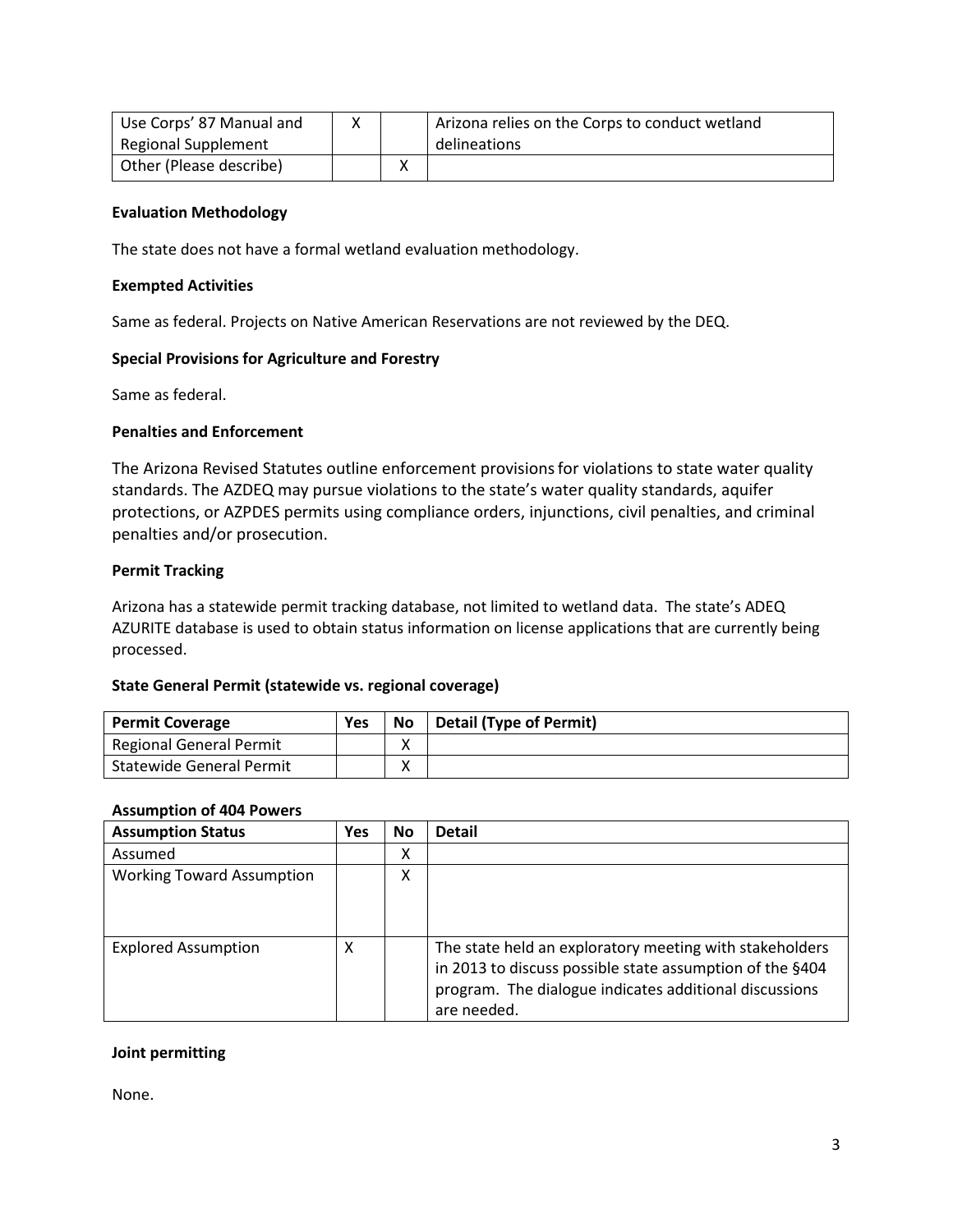### **Special Area Management Plans and Advanced Identification Plans**

None.

### **Buffer Protections**

None.

### **Mitigation Policy**

The State of Arizona has not adopted guidelines, policies, or legislation (beyond CWA §404 requirements) pertaining to compensatory mitigation for permitted impacts to wetlands or streams, including banking and in-lieu-fee operations.

### **Mitigation Database**

None.

### **Section C. Monitoring and Assessment**

### **Agency Responsible for Wetland Monitoring and Assessment**

The state does not have a wetland monitoring and assessment program separate from its ambient monitoring program, which includes the state's wetlands and streams. Arizona's several surface water monitoring and assessment programs are operated under the AZDEQ. These include the Lakes Monitoring Program, the Watershed Monitoring Program, the AZDEQ/U.S. Geological Survey Cooperative Monitoring Program, and the Bioassessment Program.

# **Mapping/Inventory**

# <http://www.fws.gov/wetlands/Data/Mapper.html>

### **State Wetland Mapping Public Portal**

None.

# **Wetland Classification and Assessment**

Neither an assessment methodology nor a monitoring program has been developed specifically for wetlands in Arizona. ADEQ has just begun to develop a monitoring program specifically for wetlands as part of the 104(b) monitoring grant. Methodologies for other waters have been developed for regulatory purposes—for water quality standards and development of 303(d) lists and 305(b) reports, as well as for support of the state's NPDES program.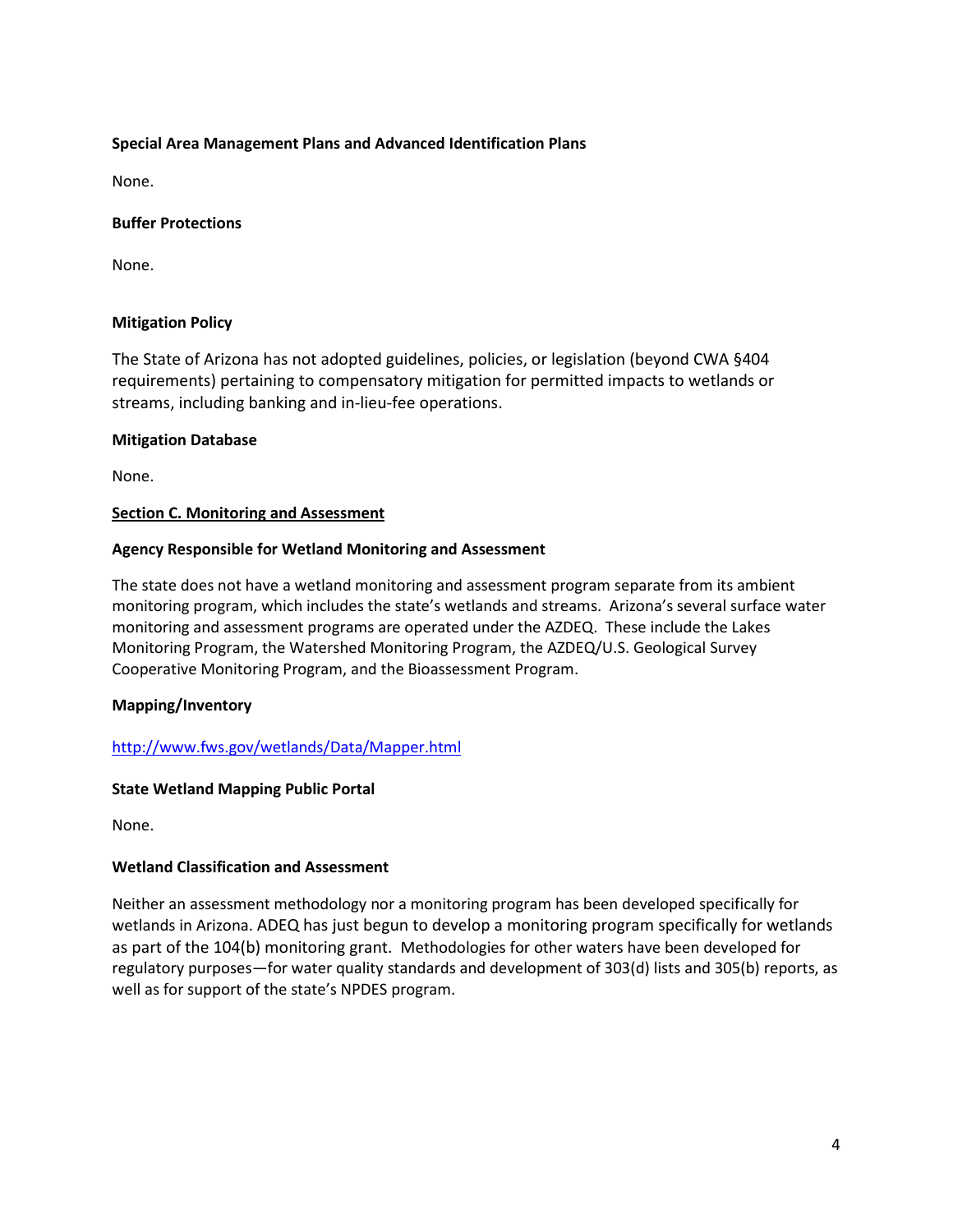### **Statewide Wetland Monitoring Plan**

Arizona does not have a wetland monitoring plan. However, discussion of monitoring and assessment plans for wetlands are mentioned in Arizona's Comprehensive Water Quality Monitoring Strategy [http://www.azdeq.gov/environ/water/assessment/download/Comprehensive\\_WQ\\_Monitor\\_Strategy.p](http://www.azdeq.gov/environ/water/assessment/download/Comprehensive_WQ_Monitor_Strategy.pdf) [df](http://www.azdeq.gov/environ/water/assessment/download/Comprehensive_WQ_Monitor_Strategy.pdf)

### **Overall Wetland Gain and Loss Tracking System**

None

### **Wetland Monitoring and Assessment Characteristics**

| Level   | None | Level 1 | Level 2<br>____ | Level 3 |
|---------|------|---------|-----------------|---------|
| Arizona |      |         |                 |         |

| Type    | None | <b>IBI</b> | Condition | Functional |
|---------|------|------------|-----------|------------|
| Arizona | "    |            |           |            |

| Frequency | None | <b>Project Specific</b> | Ongoing |
|-----------|------|-------------------------|---------|
| Arizona   |      |                         |         |

### **Participation in National Wetland Condition Assessment**

| <b>NWCA Study Type</b>      | <b>Yes</b> | No |
|-----------------------------|------------|----|
| National Study              |            |    |
| State Intensification Study |            |    |

### <span id="page-4-0"></span>**Section D. Water Quality Standards**

### **Wetland and Water Quality Standards**

| <b>Type</b>             | <b>None</b> | <b>Use Existing</b><br><b>WQ</b><br><b>Standards</b> | <b>In Process</b> | Adopted | <b>Future</b><br><b>Direction</b> |
|-------------------------|-------------|------------------------------------------------------|-------------------|---------|-----------------------------------|
| <b>Wetland-specific</b> |             |                                                      |                   |         |                                   |
| <b>Designated Uses</b>  |             | X                                                    |                   |         |                                   |
| Narrative criteria in   |             |                                                      |                   |         |                                   |
| the standards to        |             | x                                                    |                   |         |                                   |
| protect designated      |             |                                                      |                   |         |                                   |
| wetland uses            |             |                                                      |                   |         |                                   |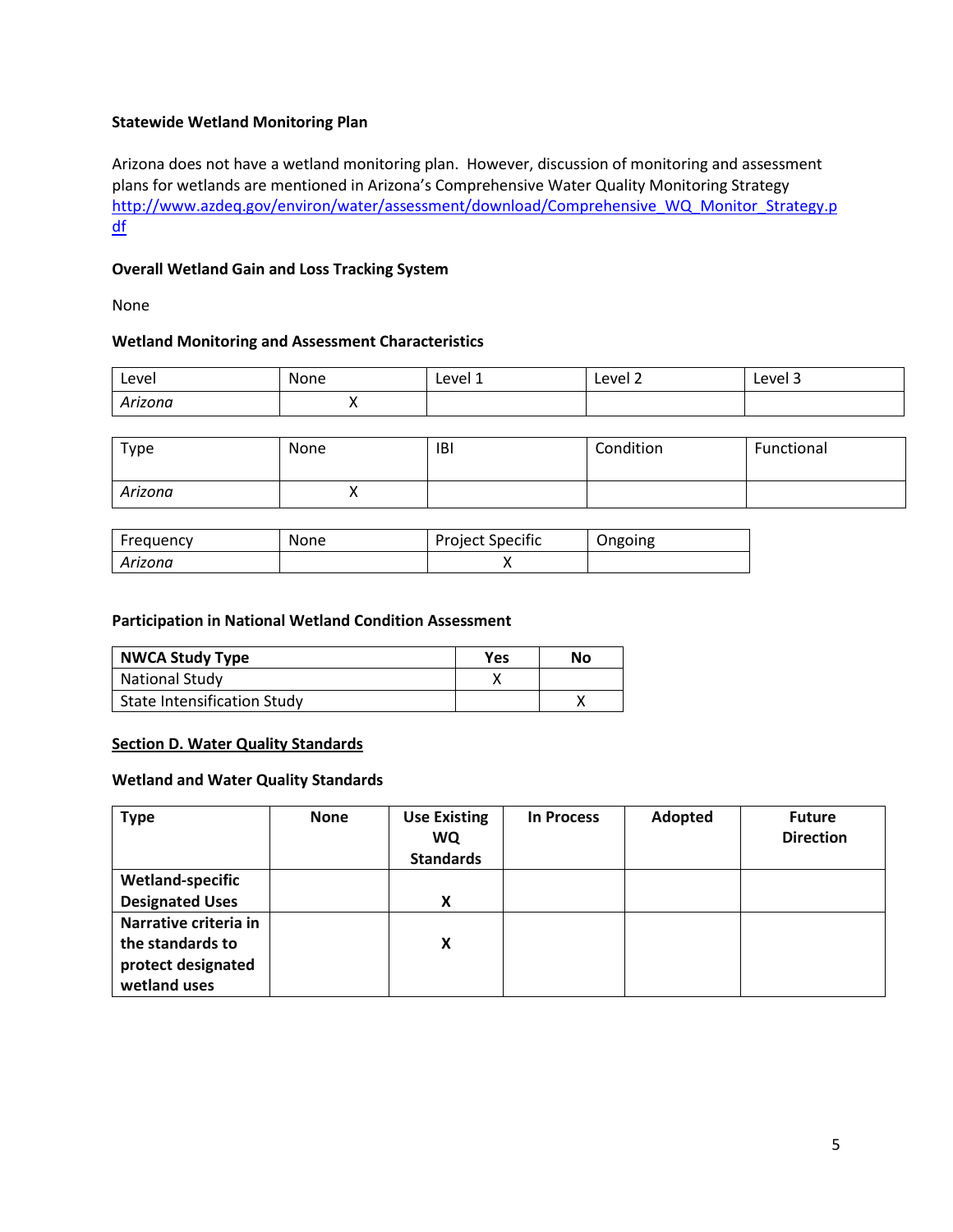| Numeric criteria in<br>the standards<br>based on wetland<br>type and location<br>to protect the<br>designated uses | X |  |  |
|--------------------------------------------------------------------------------------------------------------------|---|--|--|
| Anti-degradation<br>policy includes<br>wetlands                                                                    | X |  |  |

*Description:*Arizona's water quality standards (WQS) do not identify criteria specific to wetlands. The state WQS, provided for in the Arizona Revised Statutes and outlined in the Arizona Administrative Code, are both narrative and numeric in nature and include chemical and biological criteria for water quality. The regulations do not identify designated uses or antidegradation standards for wetlands, defaulting to designated uses and antidegradation provisions for surface waters. It should also be noted that, in the absence of wetland-specific WQS, AZPDES permit and §401 certification decisions rely on surface water criteria and standards.

### <span id="page-5-0"></span>**Section E. Voluntary Wetland Restoration**

#### **Types of Wetland Restoration Work Funded by the State:**

| <b>Type of Work</b>             | <b>YES</b> | <b>NO</b> | <b>Description</b> |
|---------------------------------|------------|-----------|--------------------|
| Fund Wetland Restoration (may   |            | ◠         |                    |
| include easement agreements)    |            |           |                    |
| <b>Private Land Restoration</b> |            | v         |                    |
| <b>Public Land Restoration</b>  |            | v<br>́    |                    |
| <b>Technical Assistance</b>     |            | ◠         |                    |
| Tax Incentives                  |            |           |                    |
| Other                           |            | v         |                    |

**Detail:** Arizona does not have a formal state voluntary wetland restoration program.AZDEQ has no programs, activities, or funding directed toward wetland restoration initiatives. However, the AZDEQ's Water Quality Improvement Grant Program administers funds from the U.S. Environmental Protection Agency (EPA) for implementation of nonpoint source management projects.35 The distribution of grant funds from EPA is provided pursuant to CWA §319(h). These federal funds are granted to individuals, as well as public and private entities for implementing onthe-ground water quality improvement projects that reduce nonpoint source pollutant loadings to surface or ground water in Arizona. Wetland restoration activities may be eligible for this type of funding.

#### **Voluntary Wetland Restoration Program Components**

| <b>Wetland Restoration Efforts</b> | Nothing in | <b>Planning</b> | In Progress | Mature/         |
|------------------------------------|------------|-----------------|-------------|-----------------|
|                                    | the Works  |                 |             | <b>Complete</b> |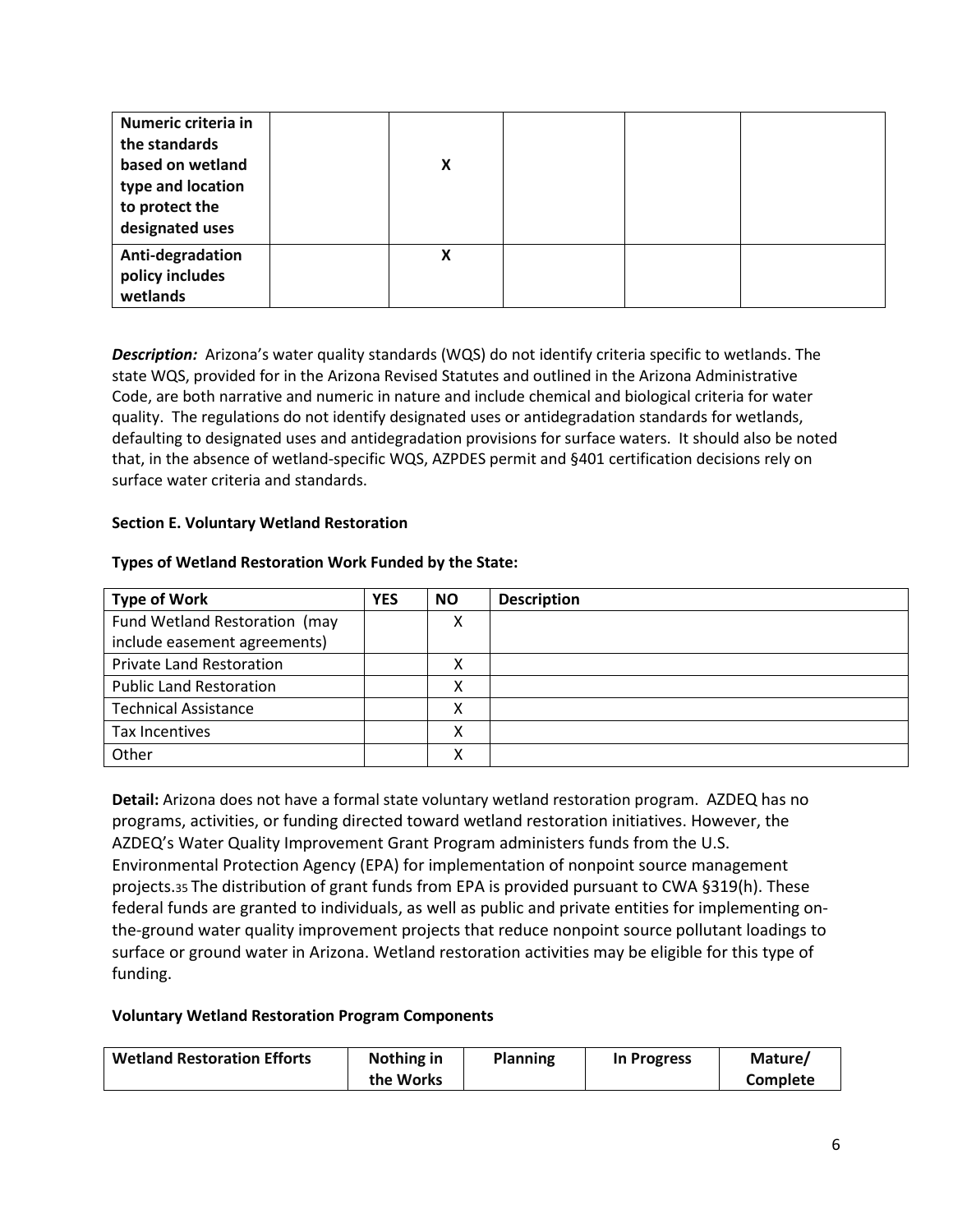| Program has a set of restoration<br>goals                                                                          | N/A |  |  |
|--------------------------------------------------------------------------------------------------------------------|-----|--|--|
| Coordinate with relevant<br>agencies that outline<br>restoration/protection goals and<br>strategies and timeframes | N/A |  |  |
| Developed multi-agency body to<br>coordinate restoration/<br>protection efforts                                    | N/A |  |  |
| Set restoration goals based on<br>agency objectives and available<br>information                                   | N/A |  |  |

# **Goals for Restoration Projects**

| Goal                                    | Yes | No | <b>Description</b> |
|-----------------------------------------|-----|----|--------------------|
| No Net Loss                             | N/A |    |                    |
| Reverse Loss/Net Gain                   | N/A |    |                    |
| Nonpoint Source Pollution (NPS)/WQ      | N/A |    |                    |
| <b>Total Maximum Daily Load (TMDLs)</b> | N/A |    |                    |
| Habitat                                 | N/A |    |                    |
| <b>Coastal Protection</b>               | N/A |    |                    |
| <b>Floodwater Protection</b>            | N/A |    |                    |
| Groundwater                             | N/A |    |                    |
| Other (please describe)                 | N/A |    |                    |

# **Landowner Guides and Handbooks to Assist with Voluntary Wetland Restoration Efforts**

None.

# <span id="page-6-0"></span>**Section F. Innovative and/or Highly Effective Education and Outreach**

Arizona's *Master Watershed Steward Program* (MWS) works to educate and train citizens across the State of Arizona to serve as volunteers in the monitoring, restoration, conservation and protection of their water and watersheds. The MWS program is a partnership of the University of Arizona Cooperative Extension and the AZDEQ.

### **Section G. Climate Change and Wetlands**

The state wetland program does not work on climate change.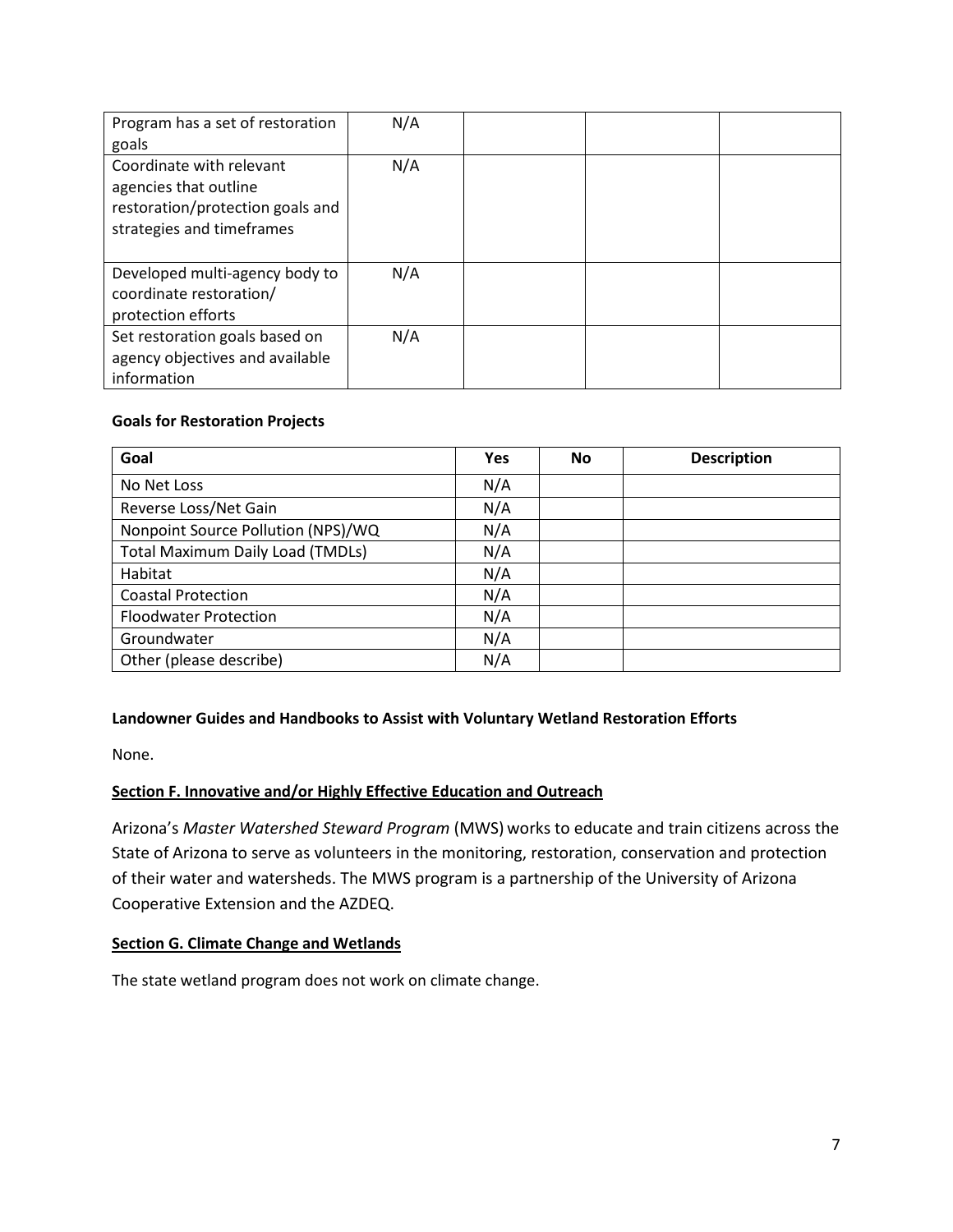#### <span id="page-7-0"></span>**Section H. Integration**

| Entity/Program Area                     | Yes/No    | Description of the | Contact for Follow-up |
|-----------------------------------------|-----------|--------------------|-----------------------|
|                                         |           | Connection         |                       |
| NPDES/Stormwater                        | <b>NO</b> |                    |                       |
| 303(d)                                  | ΝO        |                    |                       |
| 305(b) reporting on wetlands            | ΝO        |                    |                       |
| <b>Total Maximum Daily Load (TMDLs)</b> | ΝO        |                    |                       |
| Climate Change/ Resiliency              | ΝO        |                    |                       |
| Land Use /Watershed planning            | ΝO        |                    |                       |
| Flood/Hazard Mitigation                 | ΝO        |                    |                       |
| Coastal Work                            | ΝO        |                    |                       |
| <b>Wildlife Action Plan</b>             | NO.       |                    |                       |
| Statewide Comprehensive Outdoor         | NO        |                    |                       |
| <b>Recreation Plan (SCORP)</b>          |           |                    |                       |
| Other (Specify)                         | ΝO        |                    |                       |

### **State Wetland Program Development Continuum**

| <b>Continuum Stage</b>              | <b>Core Element</b><br>1: Regulation | <b>Core Element</b><br>2: Monitoring<br>& Assessment | <b>Core Element</b><br>3: Wetland<br><b>Water Quality</b><br><b>Standards</b> | <b>Core Element</b><br>4:<br><b>Voluntary</b><br><b>Restoration</b> |
|-------------------------------------|--------------------------------------|------------------------------------------------------|-------------------------------------------------------------------------------|---------------------------------------------------------------------|
| <b>High</b><br><b>Mature Stage</b>  | 401<br><b>Certification</b><br>Only  |                                                      |                                                                               |                                                                     |
| <b>Initial Implementation Stage</b> |                                      |                                                      |                                                                               |                                                                     |
| <b>Development Stage</b>            |                                      |                                                      |                                                                               |                                                                     |
| <b>Early Stage</b><br>Low           |                                      | X                                                    | X                                                                             | X                                                                   |

# **Section I. Contact Information**

# **Section J. Useful Websites**

### **State Government Programs**

- 1. Arizona Department of Environmental Quality
	- a. Water Quality Division <http://www.azdeq.gov/environ/water/>